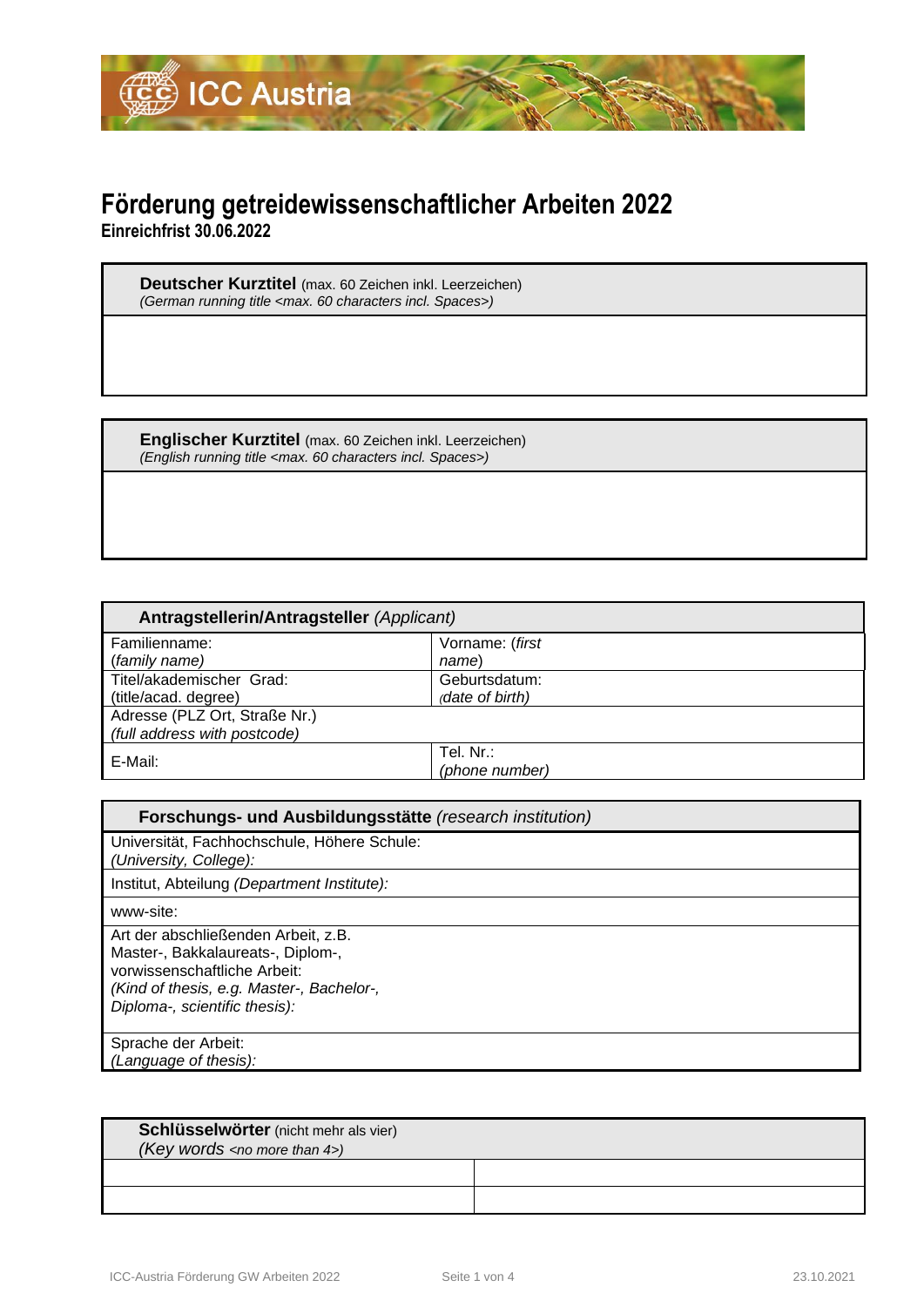

| <b>Beantragte Förderung</b> (Requested Funding)                         |                                  |  |  |  |
|-------------------------------------------------------------------------|----------------------------------|--|--|--|
| Projektbeginn:<br>(Beginn of Project)                                   | Projektende:<br>(End of Project) |  |  |  |
| Beantragte Förderung (Höchstbetrag EUR 2.500,-)<br>(Requested Funding): |                                  |  |  |  |
| Projektgesamtkosten:<br>(Total Project Costs):                          |                                  |  |  |  |

**Förderungen von dritter Seite** (Zuwendungen, die im Zusammenhang mit dem vorliegenden Thema bei anderen Förderungsträgern beantragt sind bzw. von anderen Förderungsträgern erhalten werden.): *(Third-party funding <Funds related to the proposed research topic that have been applied for or already awarded by other funding agencies.>)*

| Förderstelle:<br>(Funding Unit): | Summe:<br>$(Sum)$ : | bw | ba |
|----------------------------------|---------------------|----|----|
| Förderstelle:<br>(Funding Unit): | Summe:<br>$(Sum)$ : | bw | ba |

Zutreffendes bitte ankreuzen: bw = bewilligt (*granted*) *(tick appropriate box :)* ba = beantragt (*applied*)

Ich bestätige mit meiner Unterschrift die Richtigkeit und Vollständigkeit aller Angaben und bin mit der Veröffentlichung der Projektdaten bei Bewilligung gemäß ICC-Austria Förderrichtlinien einverstanden. *(I certify with my signature that the information provided herein is accurate and complete and* 

*agree that project data may be published based on ICC-Austria funding regulations in case of approval.)*

Ort, Datum *(place, date)*  **Unterschrift der/des Förderungswerbers**  *(signature of applicant)*

**Betreuer/in der Arbeit** *(advisor of thesis):*

Voller Name und Titel:

*(Full name and title):*

Ich bestätige als Betreuer/in der eingereichten Arbeit mit meiner Unterschrift die inhaltliche, fachliche Richtigkeit und Vollständigkeit der Angaben zum Projekt und befürworte die Einreichung gemäß ICC-Austria Förderrichtlinien.

*(As an advisor of the submitted thesis I certify with my signature that the scientific content of the project provided herein is accurate and complete and I support the application based on ICC-Austria funding regulations.)*

Ort, Datum *(place, date)*  **Unterschrift der/des Betreuers**  *(signature of advisor)*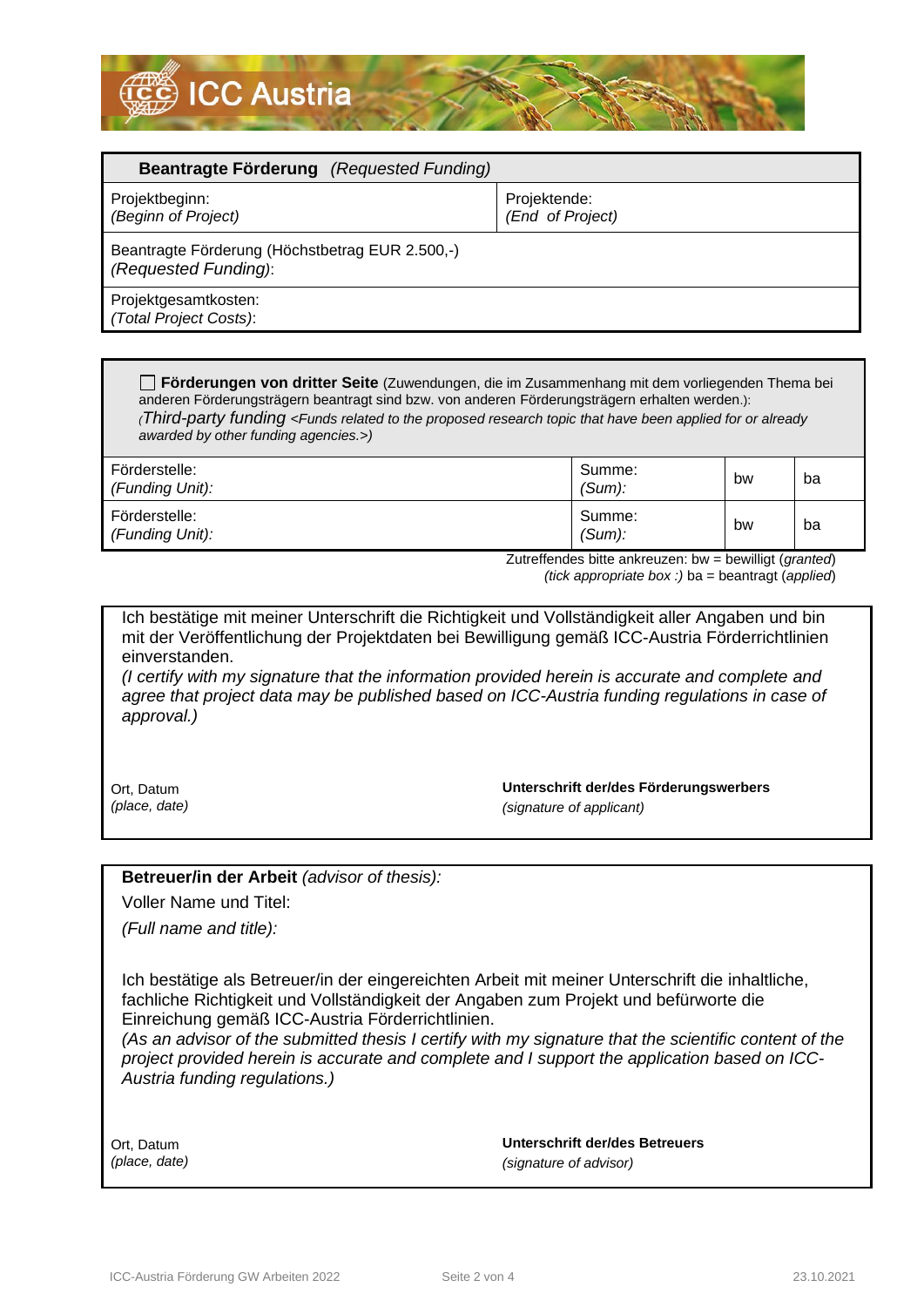

**Kurzfassung des Projekts** (max. 400 Wörter; Ausgangssituation, Ziele inkl. Nutzen, beabsichtigte Material- und Methodenwahl) *(German abstract, max. 400 words: description of present situation, objectives and benefit of project, intended choice of material and methods)*